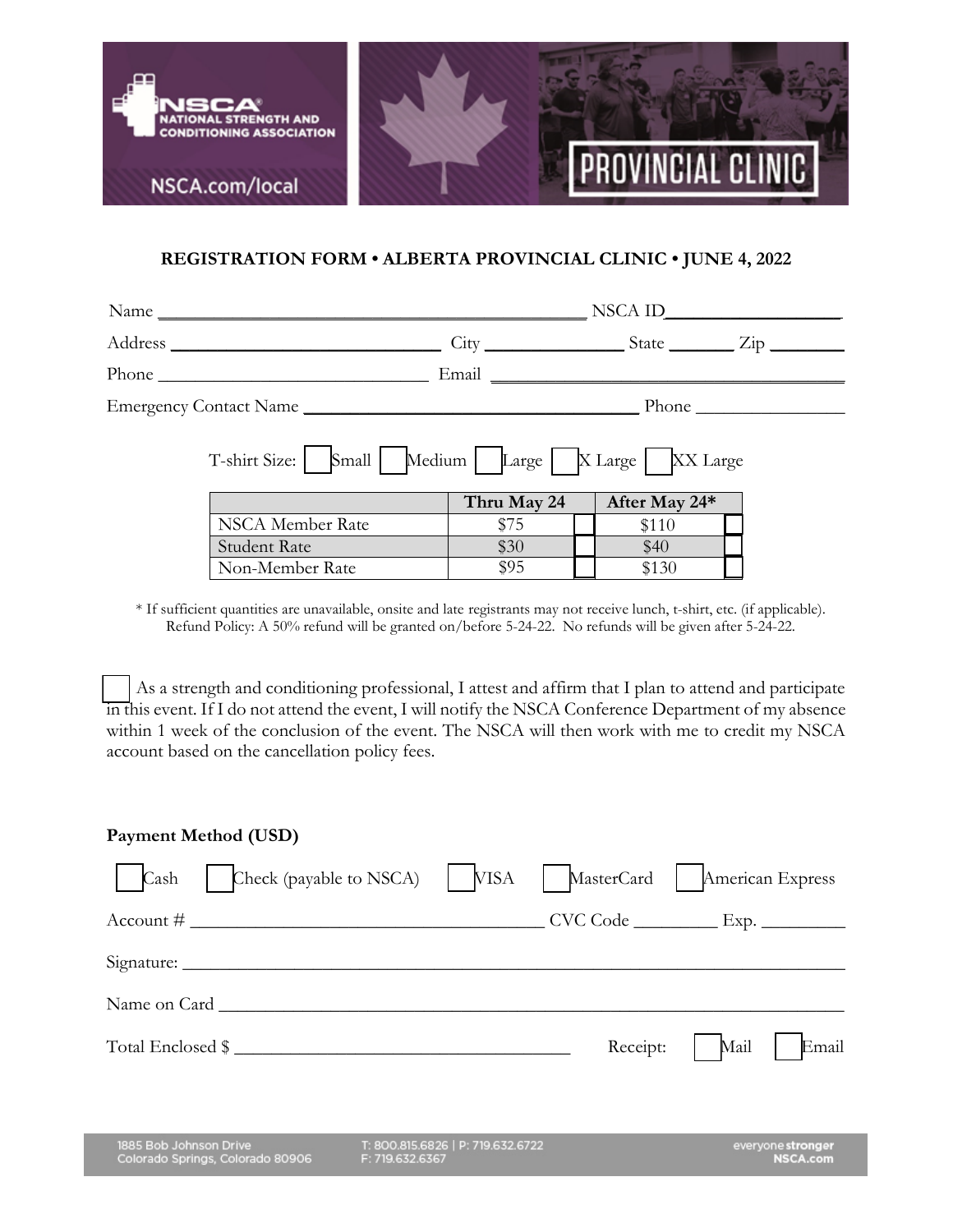

# **NSCA SPD PROGRAM**

### **WAIVER AND RELEASE OF LIABILITY AND ASSUMPTION OF RISK**

In consideration of being allowed to participate in the NSCA Educational Event, including but not limited to, any seminar, clinic, exhibit, or demonstration conducted in connection therewith (the "Event"), the undersigned attendee hereby expressly waives and releases NSCA, its directors, officers, administrators, employees, volunteers, agents, other participants, any sponsors, advertisers, and, if applicable, owners and lessors of premises in which and activity of the Event takes place ("Releasees"), fromany liability, losses, damages, injuries(including disease, sickness, disability or death), claims, actions and all causes of action whatsoever, of any kind or nature, arising from, or in any manner related to, attendee's participation in any function or activity of the Event.

Attendee specifically understands that attendance at or participation in any function or activity of the Event is at attendee's own and sole risk. Attendee specifically acknowledges attendee's experience and capabilities, and believes attendee is capable and qualified to participate in any such function or activity. Attendee fully understands that participation in any function or activity set forth herein involves risks and dangers and may result in serious bodily injury, including permanent disability, paralysis, and/or death. Attendee understand that such risks and dangers may be caused by attendee's own actions or inaction, the actions or inaction of others participating in any such function or activity, the condition in which the function or activity takes place, or the negligence of the Releasees. With full knowledge, the attendee fully accepts and assumes all such risks and all responsibility for losses, costs, and damagesincurred as a result of attendee's participationin the Event, of any kind or nature whatsoever. Attendee further agrees that if, despite this Waiver and Release, attendee or anyone on attendee's behalf makes a claim against any of the Releasees, attendee will indemnify, save and hold harmless each of the Releasees from any litigation, proceeding, expenses, costs, attorney's fees, losses, liabilities, damages, or injuries(including disability or death) any of them may incur as a result of any such claim.

Attendee understands that photos, video or audio recordings may be taken during the Event which may be used for promotional purposes with or without attendee's name. Attendee consents and agrees that the NSCA may use any image, likeness, photograph, voice, video, or other indicia of identity of attendee, in any of its promotional materials and publicity efforts without additional compensation, and understands that these may be edited, retouched or enhanced, and may further be used, displayed, or distributed in publications, print ads, electronic media (including the internet, webcasting and video streaming), television, radio, or other media, now known or hereafter created, anywhere in the world. Attendee releases the NSCA and its employees, representatives, licensees, photographers, and their designees, from any and all claims for any violation of any privacy or proprietary rights as a consequence of actions permitted by this release.

Attendee further acknowledgesthat by registering for the Event attendee hasread this Waiver and Release, fully understands it's terms, understands that attendee has given up substantial rights by signing it, and has signed it freely and without any inducement or assurance of any nature, and intendssame to be a complete, unconditional and irrevocable release of all liability to the greatest extent allowed by applicable law and, further, agrees that if any portion of this Waiver and Release is held to be invalid that the balance, notwithstanding, shall continue in full force and effect. This Waiver and Release shall inure to the benefit of the assigns or successors of Releasees, and shall be binding upon the heirs or successors of attendee.

### **ANTI-DISCRIMINATION AND ANTI-HARASSMENT POLICY AND PROCEDURES FOR NSCA EVENTS**

National Strength & Conditioning Association is dedicated to providing a harassment-free and discrimination-free experience for everyone at NSCA events. Our events are convened for the purposes of professional development and educational exchange in the spirit of free discussion and free expression in an environment in which diverse attendees may learn, network and enjoy the company of colleagues in a professional atmosphere. NSCA prohibits harassment or discrimination in any form by any person attending or otherwise participating in NSCA-sponsored events, meetings or social gatherings. This policy outlines expectations for all those who attend or participate in NSCA events. It reminds NSCA meeting participants that all professional academic ethics and norms apply as standards of behavior and interaction at all meetings and events. "Participant" in the Policy refers to anyone present at NSCA events, including staff, contractors, vendors, exhibitors, venue staff, NSCA members and all other attendees.

1. **Purpose**: NSCA is committed to providing an open and welcoming environment for all participants, including but not limited to race, color, creed, national origin, ancestry, gender, gender identity, marital status, ability, socioeconomic status, age, religion, veteran or military service status, or any other legally protected status.